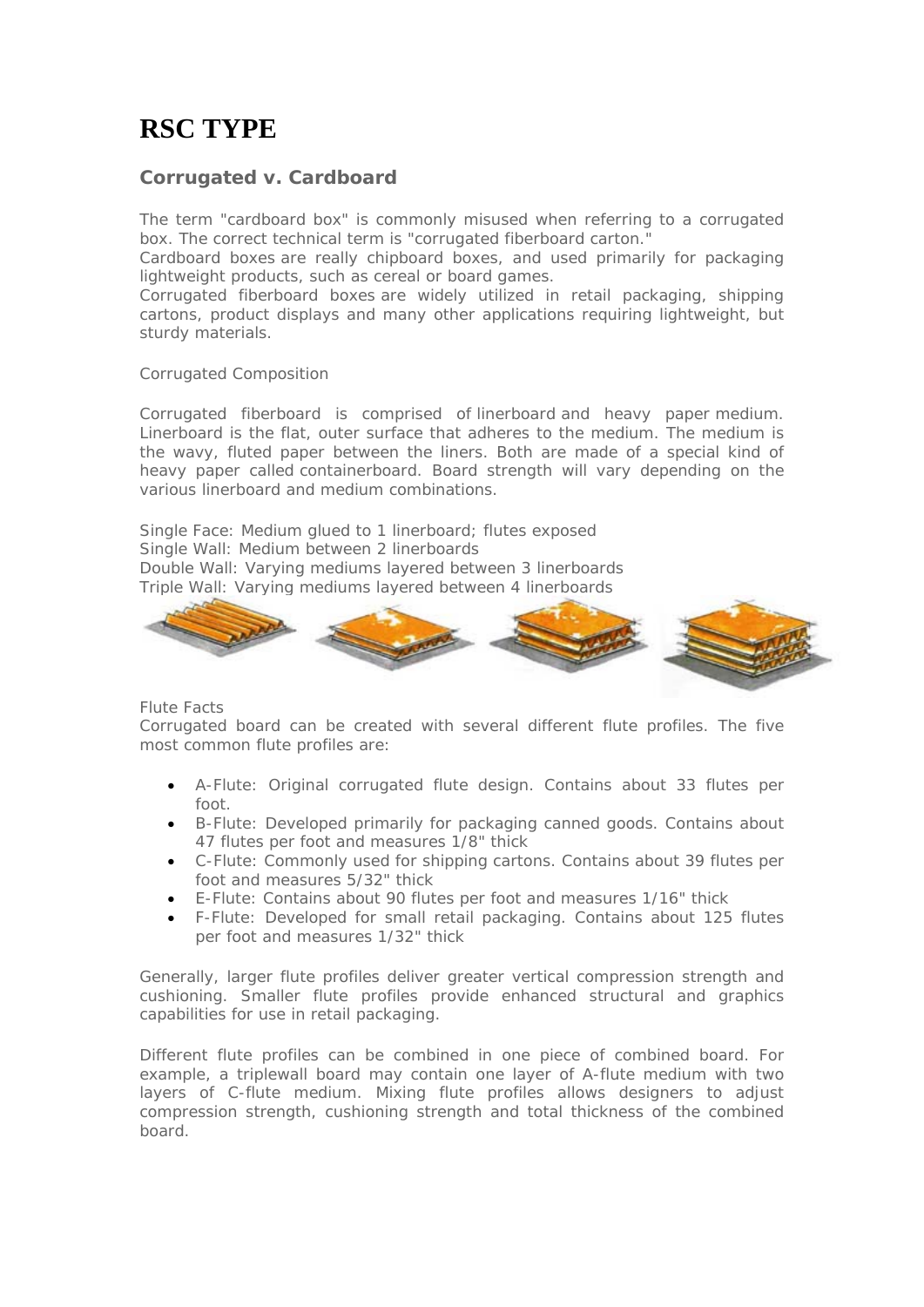### **How to Measure a Box**

Boxes are generally measured from the inside, with the dimensions referring to the opening of an assembled box.

Inside dimensions are used for measuring because the corrugated board thickness may vary. A box constructed of B flute will not have the same outer dimensions as a box made from E flute.

When measuring the inside of an existing box, make sure to measure from the center of the score (the crushed fold line).

Dimensions should always be stated in the sequence of Length, Width and Depth (exceptions include bookfolds, bin boxes and dividers, where the sequence is Width, Length and Depth).

The length is always the longer dimension, and the width is always the shortest dimension, measured along the opening of the box. The depth is the distance between the opening and the opposite panel.

Outer dimensions may need to be communicated for shipping and pallet configuration purposes. When listing outer dimensions, always include "OD" with the size (e.g., 10"x22"x12" OD).

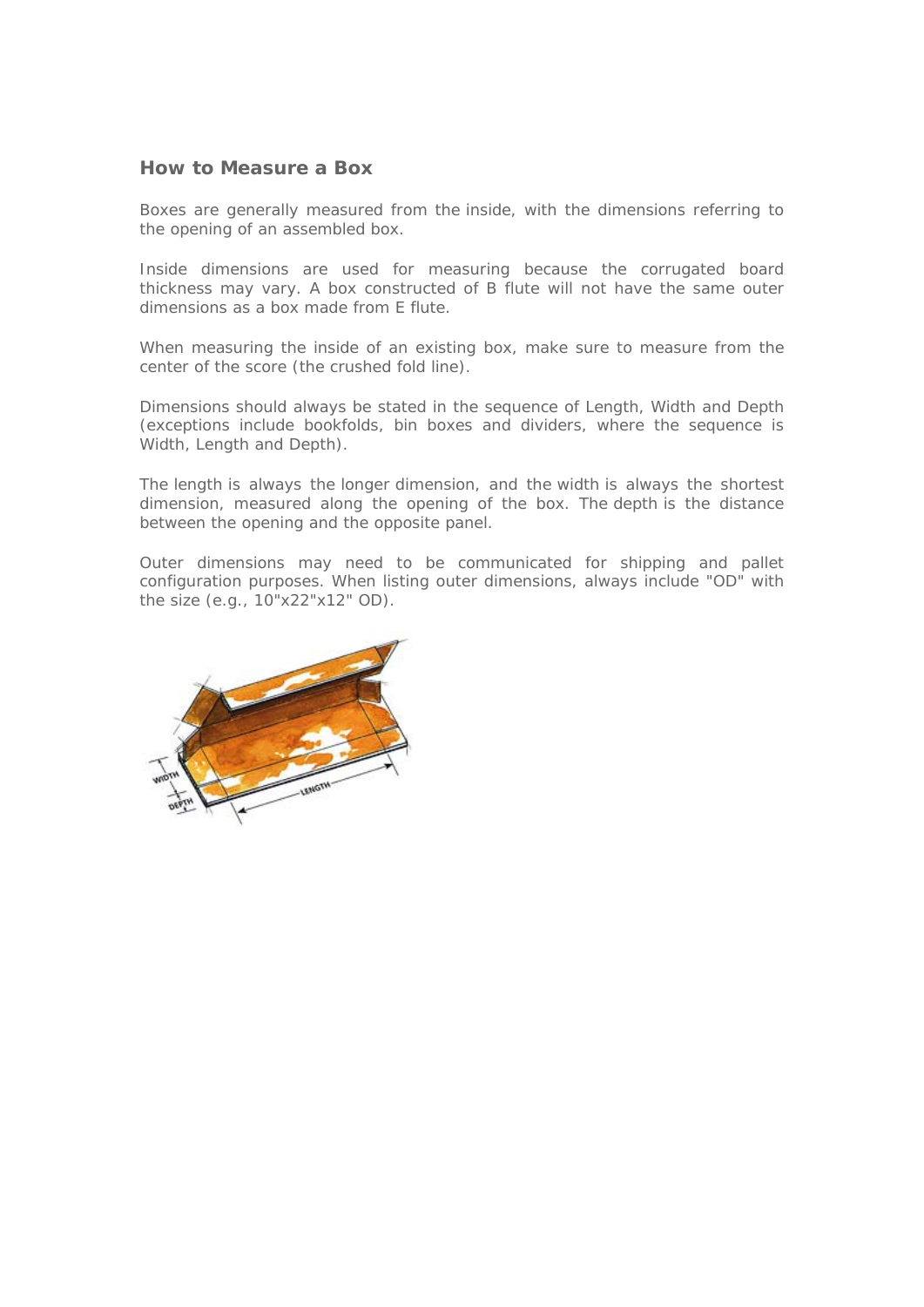# **Box Style Definitions and Abbreviations**

The majority of box styles fall into one of the following general categories:

Slotted Boxes, Telescope Boxes, Folders, Rigid (or Bliss) Boxes, Self-Erecting Boxes and Interior Forms. In addition, corrugated boxes can be custom designed to meet the specific needs of the customer.

Slotted Boxes are generally made from a single piece of corrugated fiberboard. The blank is scored and slotted to permit folding.

Boxes are shipped and stored flat and assembled as needed by the user. Some of the most common types include:

• Regular Slotted Container (RSC) — All flaps have the same length, and the two out flaps are one-half the container's width, so that they meet at the center of the box when folded. The RSC is the most common box style.



• Half Slotted Container (HSC) — Same as a Regular Slotted Container (RSC), but without one set of flaps.



|              | w                              |          |     |
|--------------|--------------------------------|----------|-----|
| ------------ | the property of the control of | -------- | --- |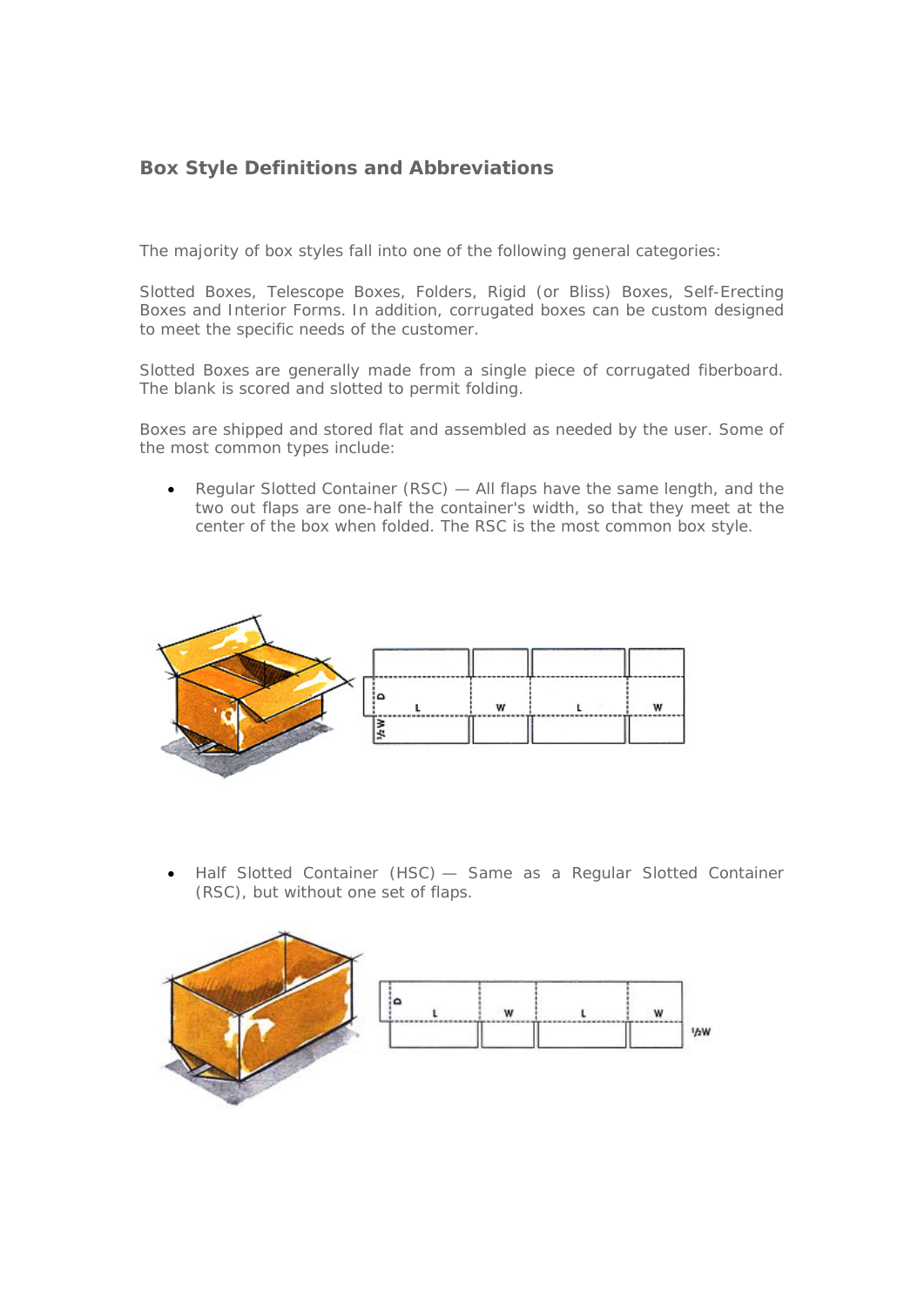• Overlap Slotted Container (OSC) — All flaps have the same length; the outer flaps overlap by one inch or more. The box is usually closed with staples driven through the overlap area. This style of box is used when the length of the box is considerably greater than the width, resulting in a long gap between the inner flaps. The sealed overlap helps to keep the outter flaps from pulling apart.



• Full overlap Slotted Container (FOL) — All flaps have the same length (the width of the box). When closed, the outer flaps come within one inch of complete overlap. This style is especially resistant to rough handling and provides extra product cushioning and stacking strength.



• Center Special Slotted Container (CSSC) — Inner and outer flaps are cut to different lengths. Both sets of flaps meet at the center of the box. This style is especially strong because both the top and bottom have double the thickness of corrugated board. The inner flaps, with no gap, provide a level base for products.

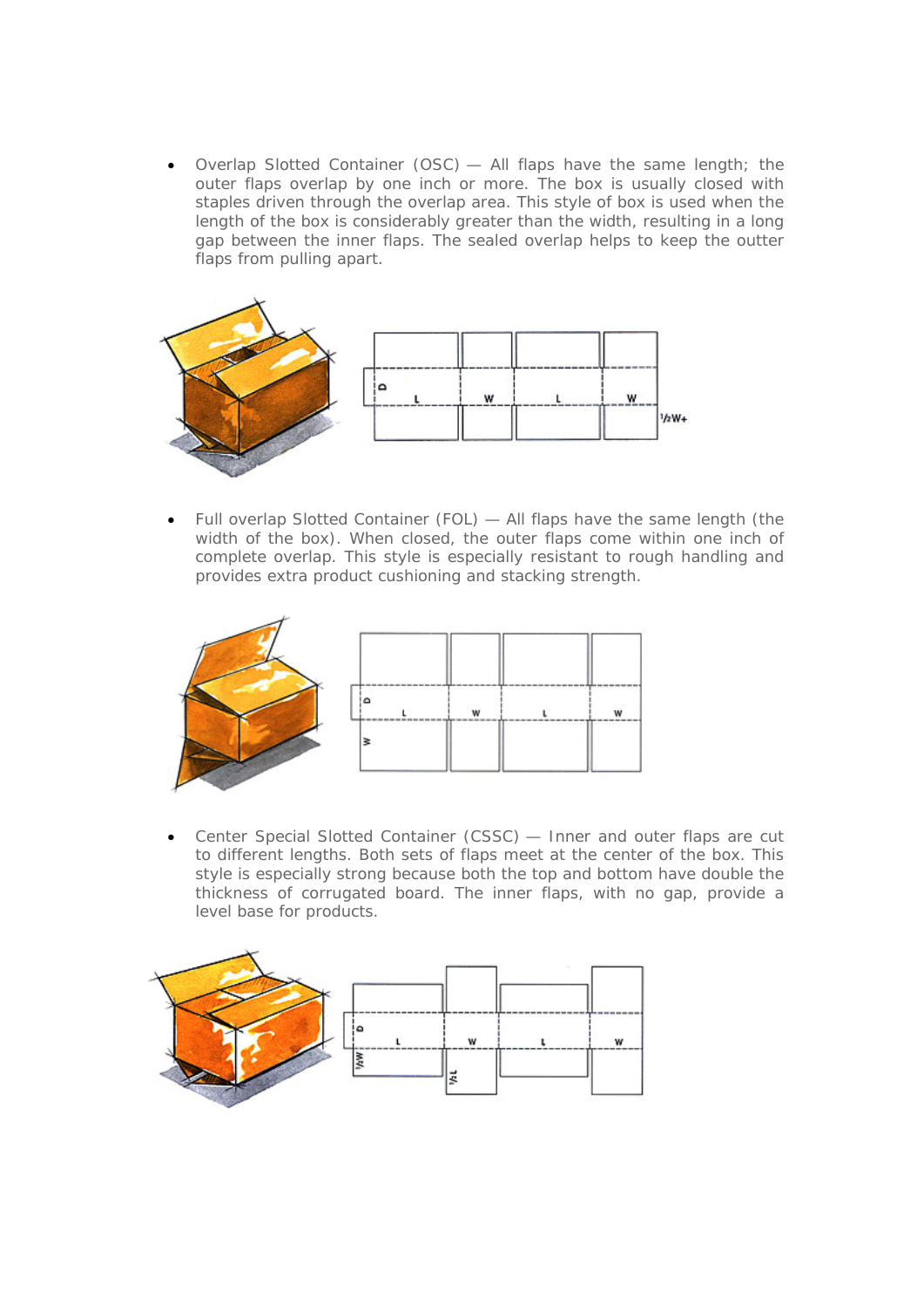• Center Special Overlap Slotted Container (CSO) — All flaps have the same length (one-half the length of the box). The length of the box can be no more than twice its width. The inner flaps meet at the center of the box, providing a level base and full top protection.



• Center Special Full Overlap Slotted Container (SFF) — Inner and outer flaps are cut to different lengths. When closed, the inner flaps meet at the center of the box, and out flaps fully overlap. With three full layers of combined board over the entire top and bottom, this style provides



extra cushioning and stacking strength.

Telescope Boxes usually consist of top and bottom pieces that fit over each other. "Telescope Style" generally describes a box where the cover extends over at least two-thirds of the depth of the bottom piece, where a Box with Cover indicates a box where the cover extends less than two-thirds of the depth. Common types include:

• Full Telescope Design Style Container (FTD) and Design Style Container with Cover (DSC) — Two-piece boxes made from two scored and slotted blanks (trays).

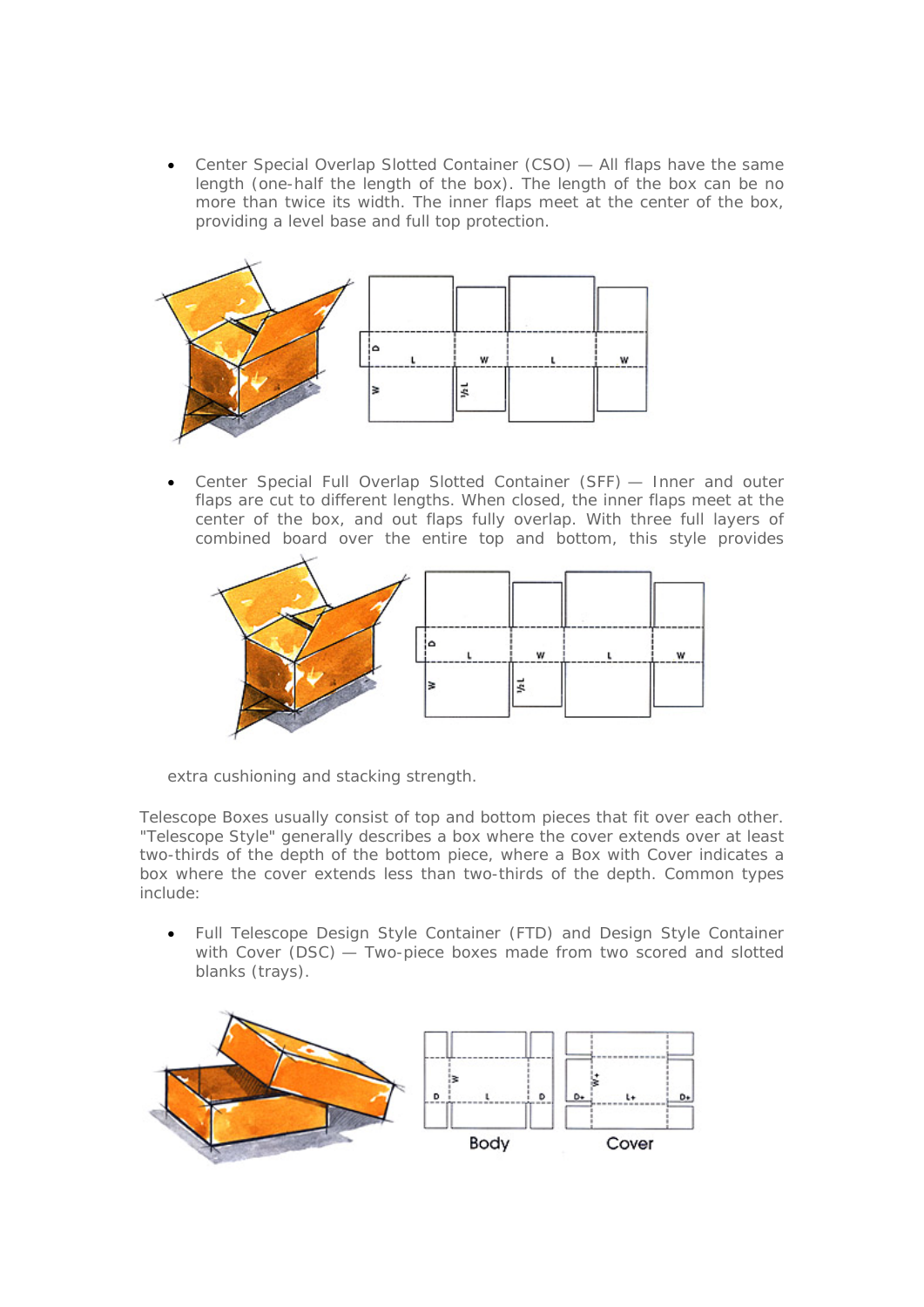• Full Telescope Half Slotted Container (FTHS) — The two-piece body is made from two half-slotted containers.



Folders consist of one or more pieces of combined board, with an unbroken bottom surface and scored to fold around the product. Popular styles include:

• One Piece Folder (OPF) — One piece of board is cut so that it provides a flat bottom, with flaps forming the sides and ends, and extensions of the side flaps meeting to form the top.



Five Panel Folder (FPF)  $-$  A single cut and scored piece features a fifth panel used as the closing flap, completely covering a side panel.

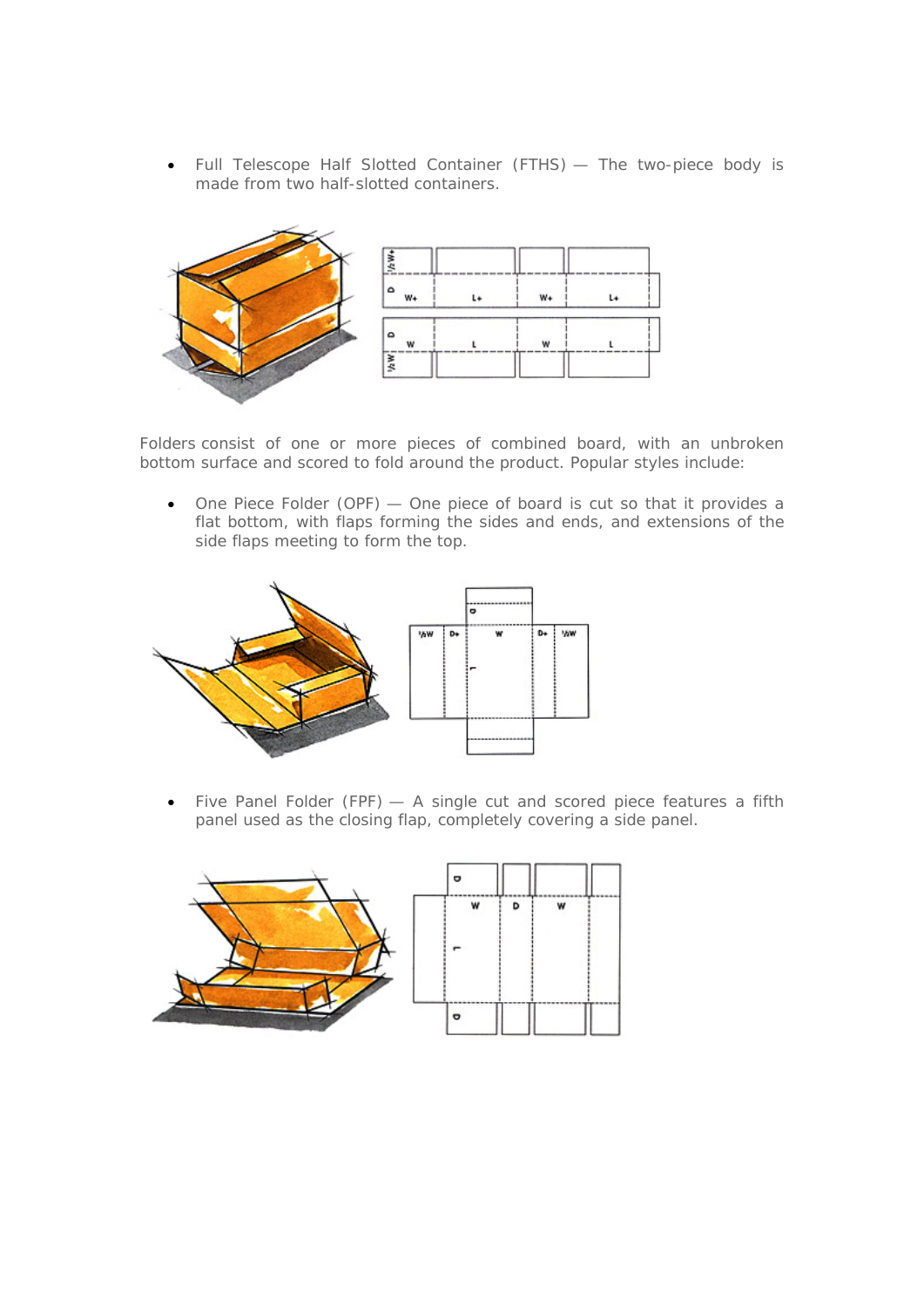• Trays are formed from a single piece of combined board, with the design featuring an unbroken bottom and several layers of corrugated in the end panels. They are frequently used as inner containers for parts, delicate produce or mail pieces.



• Rigid (Bliss) Boxes include two identical end panels and a body that folds to form the two side panels, an unbroken bottom and the top. Flaps are used to form the joints. Once the joints are sealed, the box is considered rigid.



• Self-Erecting Boxes typically feature regular slotted container or telescopestyle tops.



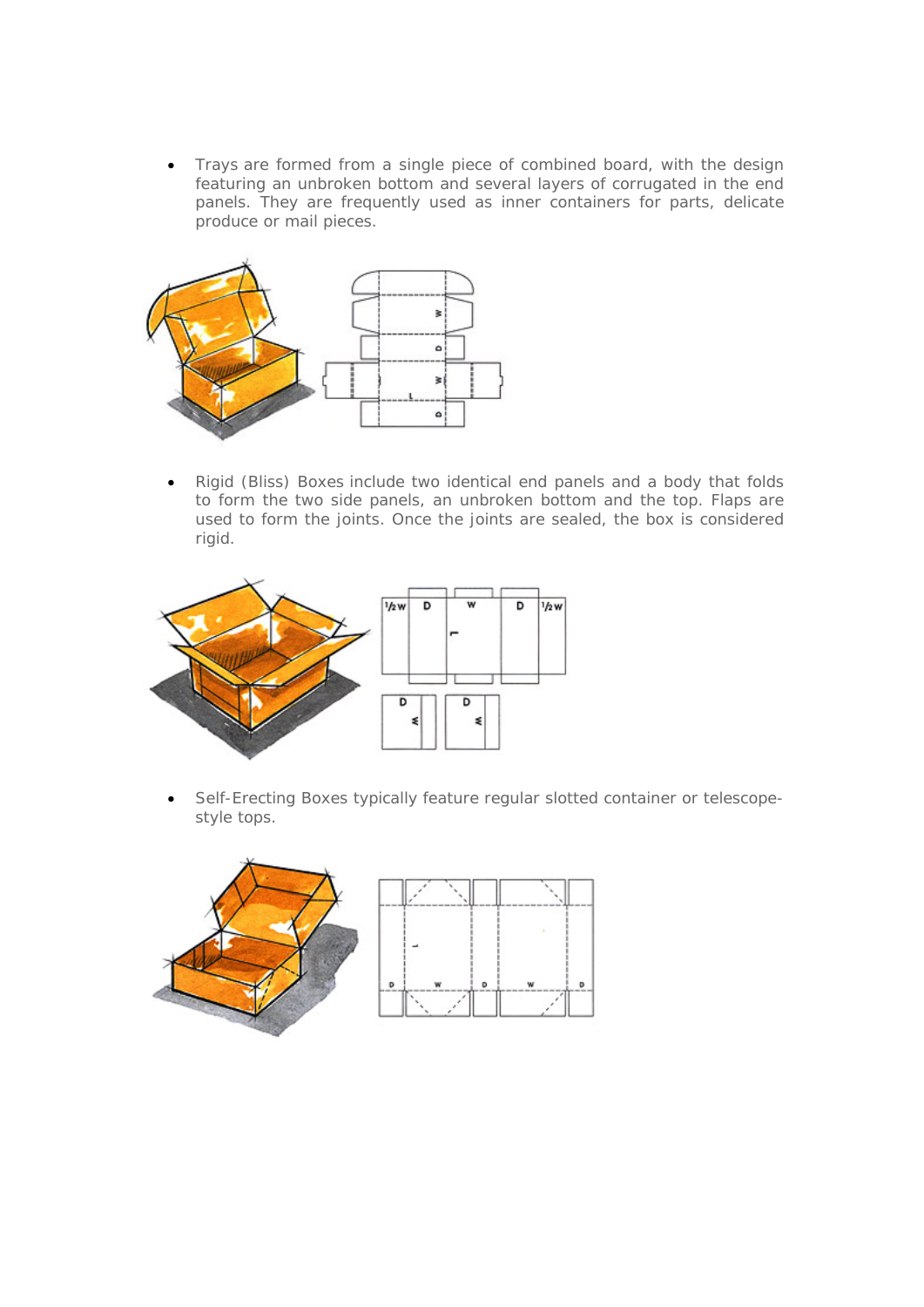Interior Forms include a wide variety of build-ups, dividers, partitions and other inner packing pieces. They can be used to separate or cushion products, to strengthen the box or to fill voids. They may be simple rectangle, scored, slotted or die-cut shapes.

Common formats include:

• Pads are plain shapes of corrugated or solid fiberboard, used to fill spaces or separate layers or sections of products.



• Tubes are scored rectangles, folded to form a multi-sided structure.



• Partitions (or Dividers) provide a separate cell for each item in a box. Primarily used for packaging glassware or other fragile items.